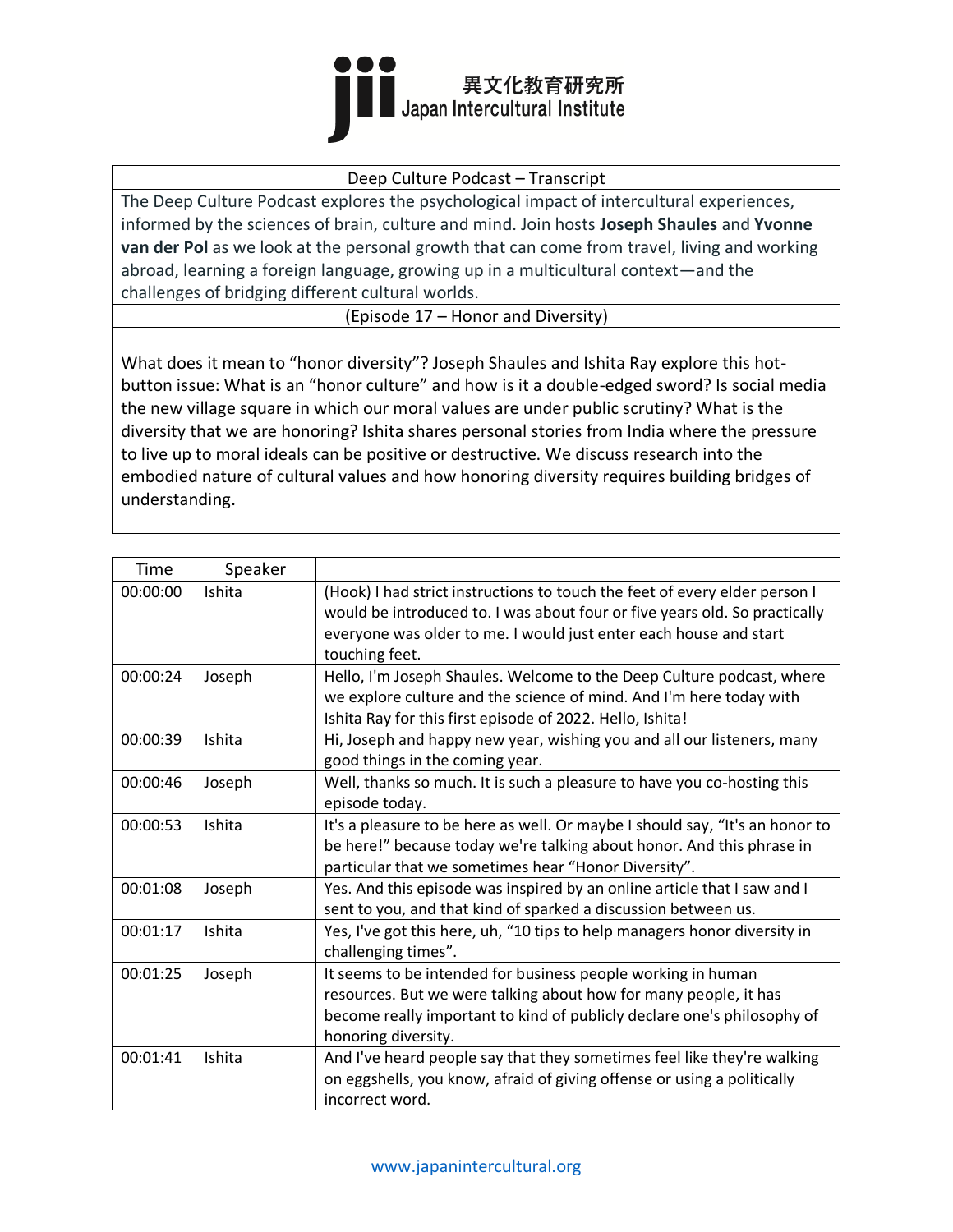

| 00:01:53                | Joseph | And you made a comment that really struck me. You compared that to a                                                           |  |
|-------------------------|--------|--------------------------------------------------------------------------------------------------------------------------------|--|
|                         |        | village square in a small town.                                                                                                |  |
| 00:02:01                | Ishita | It actually reminds me of the importance of honor in some communities                                                          |  |
|                         |        | in India where there's social pressure to conform publicly to certain                                                          |  |
|                         |        | moral standards.                                                                                                               |  |
| 00:02:14                | Joseph | That's so interesting - honor as a public display of morality. So, let let's                                                   |  |
|                         |        | talk about that some more, but first, what was your reaction to this                                                           |  |
|                         |        | article? This, this idea of tips to "honor diversity".                                                                         |  |
| 00:02:28                | Ishita | It struck me as a bit, well, abstract, like honor diversity was being used                                                     |  |
|                         |        | as some kind of a slogan. Tricks to help you, and help you to do what?                                                         |  |
|                         |        | Navigate diversity?                                                                                                            |  |
| 00:02:44                | Joseph | And these supposed tips are really general, like "be there and listen",                                                        |  |
|                         |        | and "learn what to say and what not to say".                                                                                   |  |
| 00:02:52                | Ishita | Wow! Learn to say and what not to say. I mean, how do we do that, and                                                          |  |
|                         |        | who is the judge? Is there no room for disagreement?                                                                           |  |
| 00:03:03                | Joseph | Well, and that article doesn't really explain that.                                                                            |  |
| 00:03:07                | Ishita | You know, as someone who grew up in India, a society with a great deal                                                         |  |
|                         |        | of diversity, I have some strong opinions about the challenges of                                                              |  |
| 00:03:23                |        | diversity. And that takes a lot more than just tips or tricks.                                                                 |  |
|                         | Joseph | You know, and I hadn't really thought about it, but it's interesting that<br>the word honor is paired with the word diversity. |  |
| 00:03:31                | Ishita | You know, for me honor is a loaded word as well. Honor is a very                                                               |  |
|                         |        | powerful social value in India. And we sometimes talk about having this                                                        |  |
|                         |        | honor culture. It can be very positive and give us high moral standards,                                                       |  |
|                         |        | but when we demand that people honor something, it could turn ugly.                                                            |  |
|                         |        | We have examples of honor related violence, even killings to defend                                                            |  |
|                         |        | one's honor. This is definitely not a word I would use casually when                                                           |  |
|                         |        | talking about issues of diversity, for example.                                                                                |  |
| 00:04:08                | Joseph | Well, and this word diversity too, is rather fuzzy as well. And what does                                                      |  |
|                         |        | it mean to honor diversity?                                                                                                    |  |
| 00:04:16                | Ishita | I am not sure what the author of this article means by it. But I think we                                                      |  |
|                         |        | agree that in the work we do as intercultural educators, we focus on                                                           |  |
|                         |        | diversity in terms of understanding differences, on building bridges.                                                          |  |
| 00:04:31                | Joseph | And this podcast focuses on the challenges of doing just that, because                                                         |  |
|                         |        | there is so much diversity in the world and because our minds are so                                                           |  |
|                         |        | deeply influenced by our cultural background.                                                                                  |  |
| 00:04:43                | Ishita | True! We are all ethnocentric.                                                                                                 |  |
| 00:04:46                | Joseph | And we have natural biases. All humans have these natural biases.                                                              |  |
| 00:04:52                | Ishita | Honoring diversity is not simple at all.                                                                                       |  |
| 00:04:56                | Joseph | So today let's look a bit more deeply at honor and diversity and why this                                                      |  |
|                         |        | idea can be a double-edged sword.                                                                                              |  |
| 00:05:07                | Ishita | And that brings us to part one: what an honor!                                                                                 |  |
| Part 1 - What an honor! |        |                                                                                                                                |  |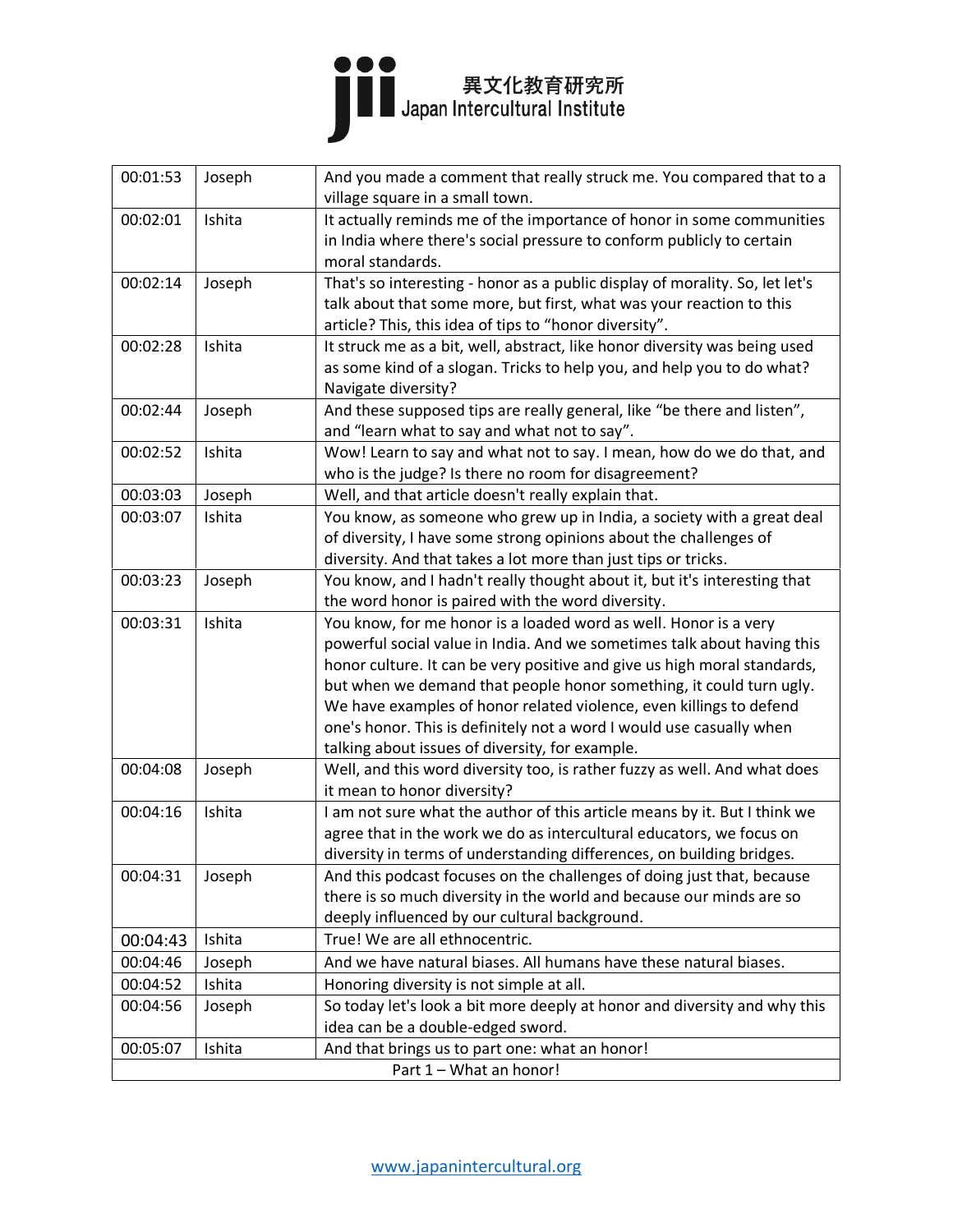

| 00:05:18 | Joseph | So, honor is an everyday word, but I'm not sure I can define it precisely.<br>And as a US American, it sounds a bit formal or, or old fashioned |
|----------|--------|-------------------------------------------------------------------------------------------------------------------------------------------------|
| 00:05:28 | Ishita | In last month's podcast episode, you said to Bob Whiting, "It's an honor                                                                        |
|          |        | to have you on the deep culture podcast". And at the end, he said, "it's                                                                        |
|          |        | an honor to be on this program". The question is, what does it mean to                                                                          |
|          |        | be honored?                                                                                                                                     |
| 00:05:45 | Joseph | Well, I looked up honor in the Oxford English dictionary and it had two                                                                         |
|          |        | main definitions and the first is "high respect, esteem, or reverence                                                                           |
|          |        | accorded to exalted worth or rank".                                                                                                             |
| 00:06:00 | Ishita | So, you thanked Bob for the privilege of his esteemed presence, and he                                                                          |
|          |        | returns the compliment.                                                                                                                         |
| 00:06:09 | Joseph | So, honor is public recognition of esteem of, of exaltation.                                                                                    |
| 00:06:15 | Ishita | Yes. And I think this public element is really important to the idea of                                                                         |
|          |        | honor.                                                                                                                                          |
| 00:06:22 | Joseph | Well, and there's a second definition too, and that is "a fine sense of and                                                                     |
|          |        | strict allegiance to what is due or right".                                                                                                     |
| 00:06:34 | Ishita | It kind of makes sense to me because in certain communities in India                                                                            |
|          |        | honor is very powerful. You bring honor by achieving great things and                                                                           |
|          |        | dishonor, when you fail to live up to these community standards.                                                                                |
| 00:06:51 | Joseph | So, what does that mean in terms of everyday life?                                                                                              |
| 00:06:55 | Ishita | For example, when I worked in this big multinational company, my                                                                                |
|          |        | parents' neighbors, wouldn't stop asking questions about me and raving                                                                          |
|          |        | about how well I was doing in life. The high-status company defined my                                                                          |
|          |        | standing in society in their eyes. And then, last year I left the company                                                                       |
|          |        | and have been working on my own since then. Suddenly these same                                                                                 |
|          |        | people have gone all quiet and awkward when the topic of my                                                                                     |
|          |        | professional life comes up.                                                                                                                     |
| 00:07:31 | Joseph | Well so, what kind of things do people say?                                                                                                     |
| 00:07:33 | Ishita | Things like, "why would you leave such a good job? Are you doing                                                                                |
|          |        | something better?" And people have actually tried to console my                                                                                 |
|          |        | mother about it.                                                                                                                                |
| 00:07:44 | Joseph | But that's a lot of pressure!                                                                                                                   |
| 00:07:46 | Ishita | True. Whether you want it or not, you are being judged by these                                                                                 |
|          |        | standards, which is why people feel a need to defend or uphold their                                                                            |
|          |        | honor.                                                                                                                                          |
| 00:07:58 | Joseph | So this is a bit hard for me to grasp. I grew up in Southern California. The                                                                    |
|          |        | word honor is not something I heard a lot of talk about, but we can say                                                                         |
|          |        | then, that honor is about one's reputation.                                                                                                     |
| 00:08:10 | Ishita | Yes, but not just a title or status. An attack on your honor implies a                                                                          |
|          |        | failure to live up to modern standards.                                                                                                         |
| 00:08:26 | Joseph | So when we talk about an honor culture, we're talking about this sense                                                                          |
|          |        | that one's morality is public and it has to be maintained in a visible way.                                                                     |
| 00:08:36 | Ishita | Yes. And it could have its advantages. Like last month I was in Udaipur, in                                                                     |
|          |        | Rajasthan. It is a state famous for the Rajputs who attach a lot of                                                                             |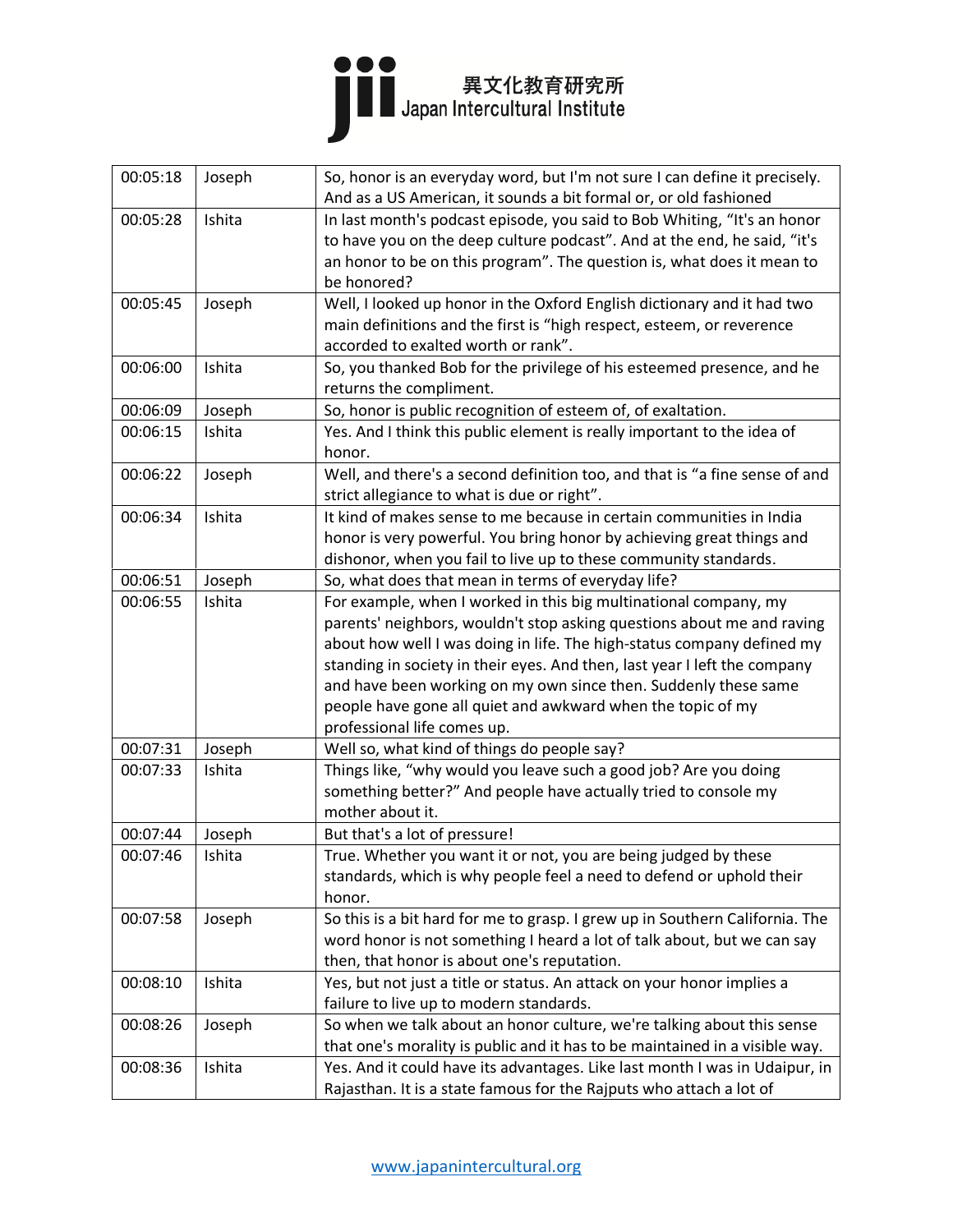## ●●●<br>■■ ■ 異文化教育研究所<br>Japan Intercultural Institute

|          |        | importance to honor. On the last day I wanted to eat at a restaurant that     |
|----------|--------|-------------------------------------------------------------------------------|
|          |        | was highly recommended to me by the locals, but the driver was                |
|          |        | supposed to drop me back at the hotel. Instead, he went out of his way        |
|          |        | to take me to this restaurant. He said, "You are new to the city. If I do     |
|          |        | not honor your request, what impression of the Rajputs would it leave in      |
|          |        | your mind? Guests are like gods to us."                                       |
| 00:09:19 | Joseph | So he was upholding the reputation of the community.                          |
| 00:09:22 | Ishita | Exactly. But there's a flip side. Rajasthan is also one of the states where   |
|          |        | honor killing is a stark reality. Marriages outside of one's community are    |
|          |        | perceived to bring dishonor and therefore need to be protected with           |
|          |        | one's life.                                                                   |
| 00:09:40 | Joseph | So honor is a double-edged sword. Having high ideals to live up to is a       |
|          |        | good thing, but it's really striking that something good, these high moral    |
|          |        | standards can turn into something destructive.                                |
| 00:09:52 | Ishita | So it is a social contract, a way a community regulates behavior, and that    |
|          |        | contract can be abused.                                                       |
| 00:10:01 | Joseph | Well, I see that double-edged sword at work and the idea of honoring          |
|          |        | diversity as well, because taken in good faith, the idea of honoring          |
|          |        | diversity is an ideal that we should all strive for. But if this turns into a |
|          |        | test of purity or a way to control people, then it's becoming destructive.    |
| 00:10:20 | Ishita | I really like this phrase: "a test of purity", because that's just what the   |
|          |        | idea of honor is like in some communities in India.                           |
| 00:10:29 | Joseph | So at the risk of grossly simplifying this, this fear that people sometimes   |
|          |        | have of using the wrong word or being politically incorrect, that could be    |
|          |        | seen as a form of honor culture.                                              |
| 00:10:43 | Ishita | It is a provocative idea!                                                     |
| 00:10:46 | Joseph | Well, if that's the case, then maybe social media is the equivalent of this   |
|          |        | small village square, where we have to uphold our moral reputation.           |
| 00:10:56 | Ishita | And maybe that's why the politics of honoring diversity can become so         |
|          |        | partisan. It's not just about government policy, it's a competition to see    |
|          |        | who or what deserves to be honored publicly.                                  |
| 00:11:12 | Joseph | So that's making sense to me. But I'm still wondering about this word         |
|          |        | diversity, you know, that's a word that's closely related to the work that    |
|          |        | we do, but I have the feeling that there are different ways that it is being  |
|          |        | used. And I feel like we should dig into that too.                            |
| 00:11:28 | Ishita | And that brings us to part 2 - Diversity is hunky-dory                        |
|          |        | Part 2 - Diversity is hunky-dory                                              |
| 00:11:43 | Ishita | We started this conversation by talking about honoring diversity and          |
|          |        | said, that honor is about public morality, but I'm still not sure what it     |
|          |        | means to honor diversity. Well, let's start with the dictionary then.         |
|          |        | According to Merriam Webster, diversity refers to "the condition of           |
|          |        | having or being composed of different elements, variety".                     |
| 00:12:12 | Joseph | So diversity relates to difference. Basically, people are not all the same.   |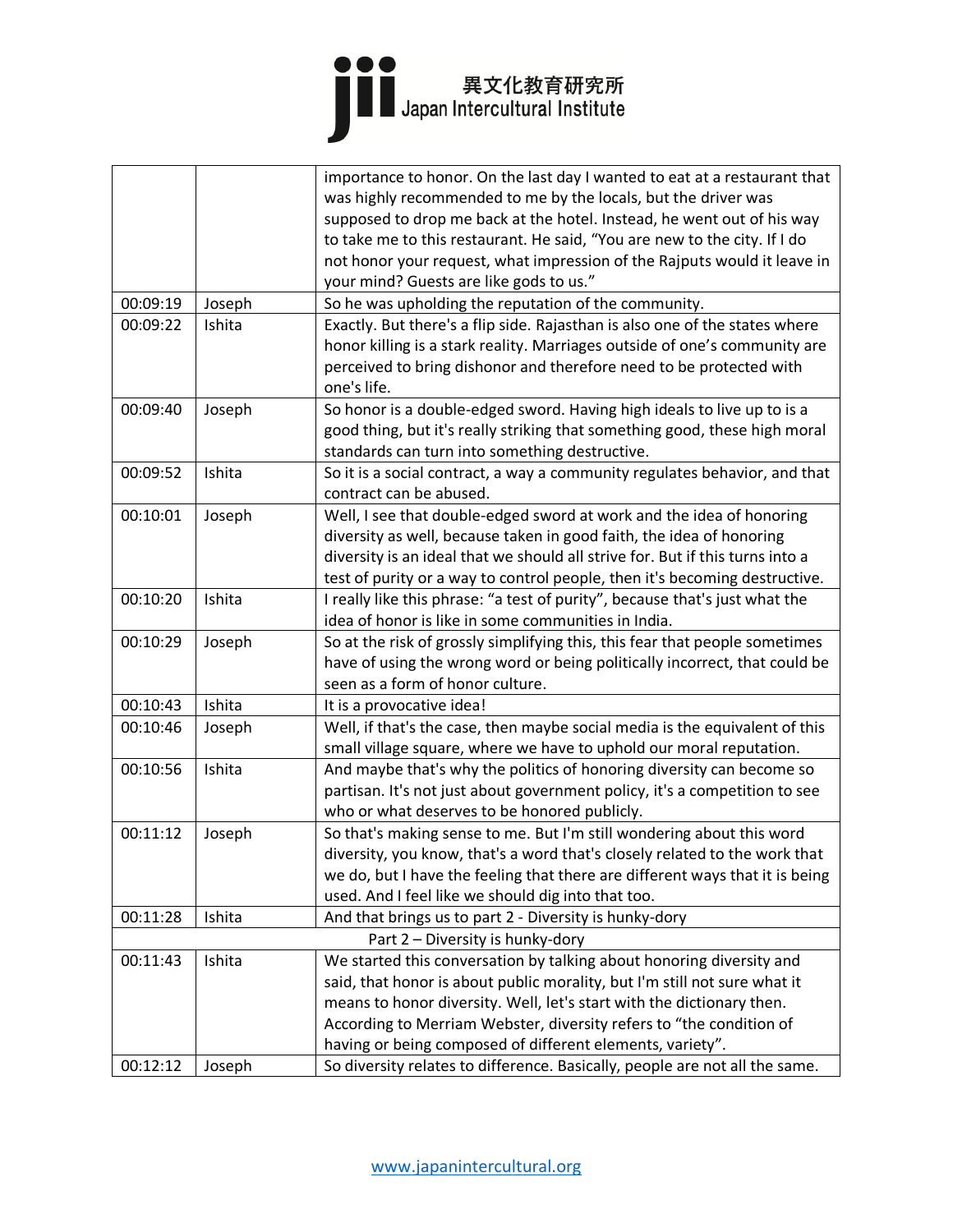

| 00:12:18 | Ishita | I hear it used that way in corporate settings. The idea, for example, that<br>each individual on a team has different abilities or backgrounds and that |
|----------|--------|---------------------------------------------------------------------------------------------------------------------------------------------------------|
|          |        | diverse teams can lead to synergy.                                                                                                                      |
| 00:12:32 | Joseph | But I feel like in conversations about social justice, the word diversity                                                                               |
|          |        | means something more than simply people being different. It refers to                                                                                   |
|          |        | people or communities that have traditionally been marginalized.                                                                                        |
| 00:12:45 | Ishita | So metaphorically, honoring diversity would refer to raising up those                                                                                   |
|          |        | who have been oppressed. It emphasizes power differentials.                                                                                             |
| 00:12:55 | Joseph | So in that context, the word honor holding in public esteem, it makes                                                                                   |
|          |        | sense. It would be a raising up of people who have been put down,                                                                                       |
|          |        | which is certainly a noble goal. But the idea that you can be shamed or                                                                                 |
|          |        | punished, if you use the wrong word, that can be abused.                                                                                                |
| 00:13:15 | Ishita | And let's be clear. Of course, we should avoid insulting or insensitive                                                                                 |
|          |        | language. And of course, social inequality needs to be addressed. That is                                                                               |
|          |        | certainly an ongoing issue in India.                                                                                                                    |
| 00:13:29 | Joseph | And of course, in my country, the US as well,                                                                                                           |
| 00:13:31 | Ishita | What I find a bit disturbing, however, is the possibility that putting on a                                                                             |
|          |        | display of honoring diversity becomes a substitute for doing all the hard                                                                               |
|          |        | work of finding solutions to real world problems.                                                                                                       |
| 00:13:45 | Joseph | Particularly because people often don't agree on solutions or, or even                                                                                  |
|          |        | what the problems are. And that's precisely because there is so much                                                                                    |
|          |        | diversity in the world.                                                                                                                                 |
| 00:13:59 | Ishita | The difficulty of agreeing on solutions is certainly something that we                                                                                  |
|          |        | both see in the work that we do.                                                                                                                        |
| 00:14:08 | Joseph | Well, then maybe we should explain that we both work in intercultural                                                                                   |
|          |        | education and training in international contexts. So helping people work                                                                                |
|          |        | together internationally, for example, or preparing students to study                                                                                   |
|          |        | abroad or helping team members from different countries collaborate.                                                                                    |
| 00:14:27 | Ishita | And in those contexts, a primary challenge is simply understanding the                                                                                  |
|          |        | differences that you are dealing with. Because there is so much diversity                                                                               |
|          |        | in the world, different cultural perspectives, customs values, beliefs,                                                                                 |
|          |        | different assumptions about what's important in life about what's fair. It                                                                              |
|          |        | goes on and on.                                                                                                                                         |
| 00:14:50 | Joseph | And difference is deep, and that is, that's humbling. It means that we                                                                                  |
|          |        | have to question our own values and we can't just assume that our                                                                                       |
|          |        | standards should apply.                                                                                                                                 |
| 00:14:56 | Ishita | And because of that, I think there's an important difference between                                                                                    |
|          |        | working in intercultural education and training, what we do, and what is                                                                                |
|          |        | sometimes called education for diversity and inclusion.                                                                                                 |
| 00:15:16 | Joseph | I agree. I see the term diversity and inclusion as often referring to a                                                                                 |
|          |        | more activist approach to education, trying to create positive social                                                                                   |
|          |        | change, for example, by raising awareness of discrimination or injustice.                                                                               |
| 00:15:34 | Ishita | So this brings us back to the question of living up to ideals. The ideal of                                                                             |
|          |        | social justice and inclusion is a worthy goal, it's a valuable ideal, but if it                                                                         |
|          |        | becomes performative or coercive                                                                                                                        |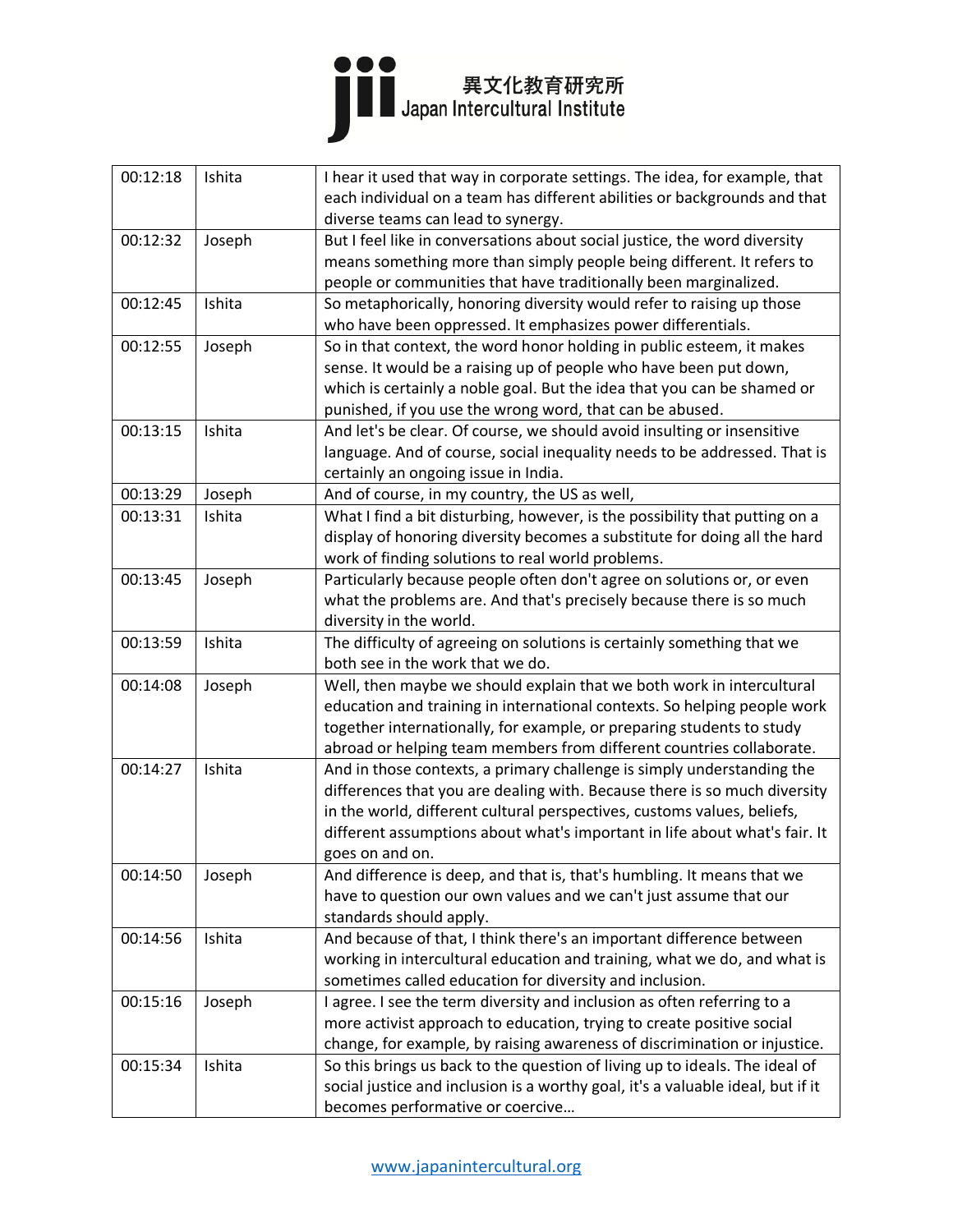## 

| 00:15:49 | Joseph | If people change their behavior out of fear of social rejection               |
|----------|--------|-------------------------------------------------------------------------------|
| 00:15:54 | Ishita | Then that's the destructive side of honor culture. When Twitter becomes       |
|          |        | the public square!                                                            |
| 00:16:01 | Joseph | Yes. And the public square where people can yell at each other without        |
|          |        | having to face each other and where extreme people get the most               |
|          |        | attention.                                                                    |
| 00:16:16 | Ishita | I think the role of social media in all this is a whole other topic. But I    |
|          |        | want to get back to this idea of honoring diversity as a slogan and why       |
|          |        | it's not enough.                                                              |
| 00:16:29 | Joseph | Well, and this is something I deal with in my work with students who are      |
|          |        | studying abroad. I work with a lot of university students from Europe         |
|          |        | and the US who are coming to Japan. And for them, the idea of                 |
|          |        | respecting cultural difference is really common. But when they arrive,        |
|          |        | they often aren't sure how that should be applied. For example, on the        |
|          |        | one hand, they want to respect Japanese cultural values. But on the           |
|          |        | other hand, there may be things they disagree with or that they think         |
|          |        | are ethically or morally wrong.                                               |
| 00:17:00 | Ishita | Yes. The idea of respecting diversity is all hunky dory, until you face the   |
|          |        | challenge of adapting yourself to values that make you really                 |
|          |        | uncomfortable.                                                                |
| 00:17:11 | Joseph | Or that you simply don't understand. So sometimes they ask me "does           |
|          |        | respecting difference mean I have to do everything like the locals, that I    |
|          |        | have to accept things that I disagree with?"                                  |
| 00:17:23 | Ishita | From my perspective, there is a clear answer to that question.                |
|          |        | Respecting difference does not mean giving up your own values, but it         |
|          |        | means you have to ask yourself the question. Do you understand the            |
|          |        | difference that you encounter? Can you understand where people are            |
|          |        | coming from?                                                                  |
| 00:17:43 | Joseph | And that has really been a focus of this podcast, understanding these         |
|          |        | deeper challenges of intercultural understanding.                             |
| 00:17:51 | Ishita | So we've been exploring this idea of honor and diversity. And since this      |
|          |        | is the deep culture podcast, I'm wondering how brain and mind science         |
|          |        | can help us with all this.                                                    |
| 00:18:05 | Joseph | And that brings us to part 3 - Embodied honor.                                |
|          |        | Part 3: Embodied Honor                                                        |
| 00:18:21 | Joseph | So there's a lot of research that I think can help us get a handle on some    |
|          |        | of these issues. But first, if you haven't listened to it already, definitely |
|          |        | check out episode 9 of this podcast "Bias is not bias".                       |
| 00:18:37 | Ishita | It talks about cognitive biases, the natural mental shortcuts that make us    |
|          |        | jump to conclusions, misjudge, favor the familiar and so on. It makes the     |
|          |        | point that our judgements and biases are produced by unconscious              |
|          |        | cognitive processes.                                                          |
| 00:18:57 | Joseph | And we aren't aware of our biases because they're such a natural part of      |
|          |        | how we think. And that's one way in which diversity runs deep.                |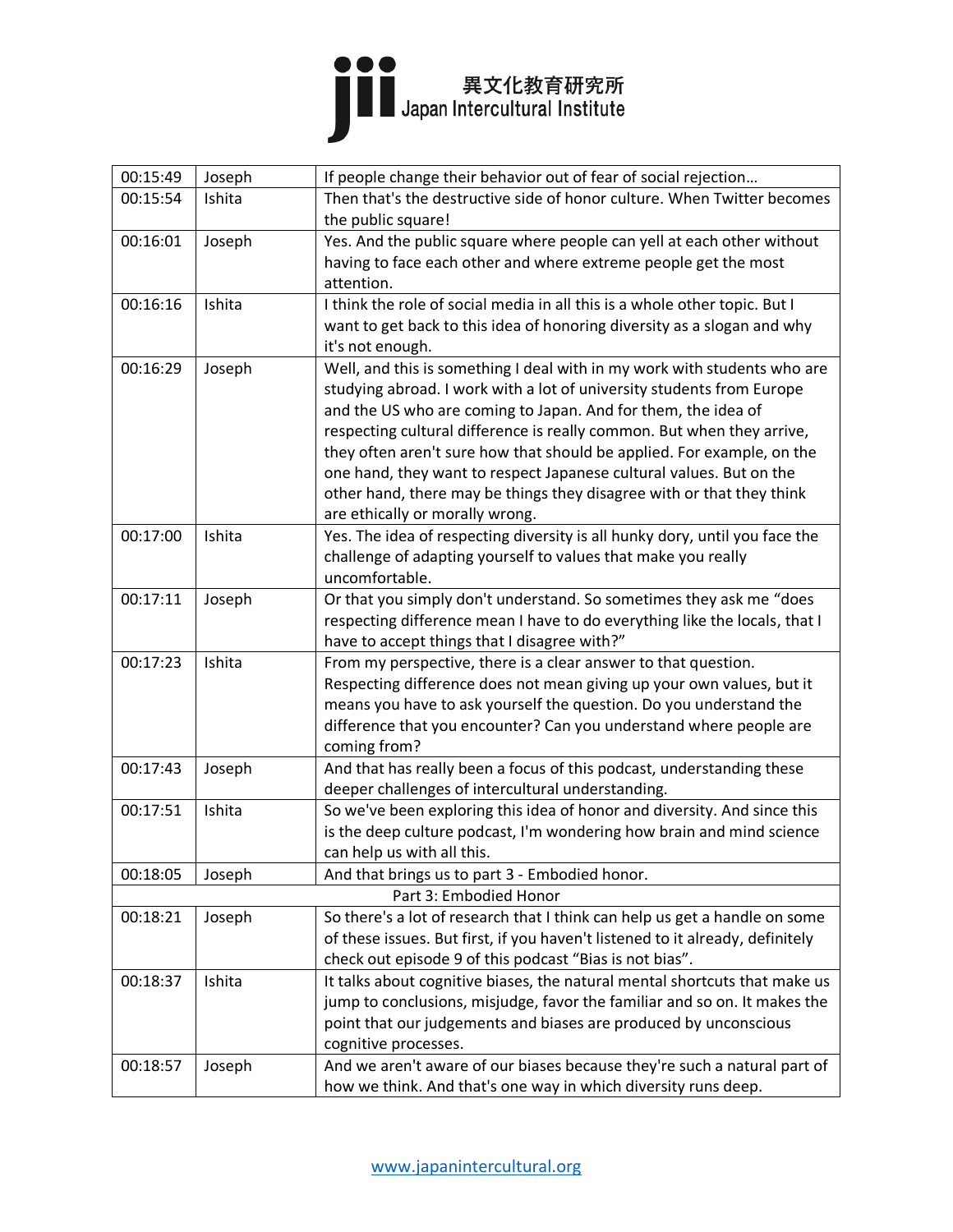

| 00:19:07 | Ishita | And this is true for communities that emphasize honor. It becomes an       |
|----------|--------|----------------------------------------------------------------------------|
|          |        | integral part of how people think. This is something that I've             |
|          |        | experienced firsthand growing up, I internalized lessons about honor       |
|          |        | and social standing.                                                       |
| 00:19:25 | Joseph | So do you have some specific memories?                                     |
| 00:19:28 | Ishita | For example, I remember visiting my father's native village for the first  |
|          |        | time. In India, bending down to touch the feet of your elders with your    |
|          |        | right hand is a way of showing respect. I had strict instructions to touch |
|          |        | the feet of every elder person I would be introduced to. I was about four  |
|          |        | or five years old. So practically everyone was older to me. I would just   |
|          |        | enter each house and start touching feet. Everyone would beam smiles       |
|          |        | in reassurance to my parents.                                              |
| 00:20:02 | Joseph | As if to tell them how well you had been brought up.                       |
| 00:20:06 | Ishita | Precisely.                                                                 |
| 00:20:07 | Joseph | And so your behavior was reflecting on the standing of your family, like   |
|          |        | living up to the ideals in the public square.                              |
| 00:20:14 | Ishita | Exactly. But these things are complicated. The moral ideals are not        |
|          |        | always positive in practice. For example, I remember that in one home,     |
|          |        | as I went to touch the feet of a lady, she started to move back. The more  |
|          |        | I advanced, the more she recoiled. When suddenly someone from the          |
|          |        | house asked me not to touch her feet. There were awkward smiles. And       |
|          |        | the lady in question just disappeared into the house.                      |
| 00:20:49 | Joseph | So (they) asked you not to touch her feet. I don't understand.             |
| 00:20:55 | Ishita | Honestly, I didn't either. It was later that I was told that she's from a  |
|          |        | different community and that we do not touch their feet. When I asked      |
|          |        | why, well, obviously not every why had an answer.                          |
| 00:21:13 | Joseph | Wait. So when you say different community, you are referring to one of     |
|          |        | a lower social standing?                                                   |
| 00:21:18 | Ishita | That's the perception, correct! In a way, not touching someone's feet      |
|          |        | would hurt that honor. Just as much as touching someone's who is not a     |
|          |        | deserved recipient.                                                        |
| 00:21:32 | Joseph | And the logic is that each person has their place?                         |
| 00:21:35 | Ishita | Yeah. Something like that. It's against my personal values to accept this, |
|          |        | but I do understand the different value systems.                           |
| 00:21:45 | Joseph | Well, these sound like really powerful experiences.                        |
| 00:21:48 | Ishita | But that's true for people no matter where they grow up. Our moral         |
|          |        | compass is shaped by the values around us.                                 |
| 00:21:56 | Joseph | I guess, from the perspective of cognition, we would say that these        |
|          |        | patterns are embodied. They become part of our physiological response      |
|          |        | to the world.                                                              |
| 00:22:14 | Ishita | In your book, you talk about research carried out by Richard Nisbett.      |
| 00:22:20 | Joseph | Yeah, we've talked about Richard Nisbett's work before, particularly his   |
|          |        | book "The Geography of Thought", which talks about how culture             |
|          |        | shapes our cognitive processes.                                            |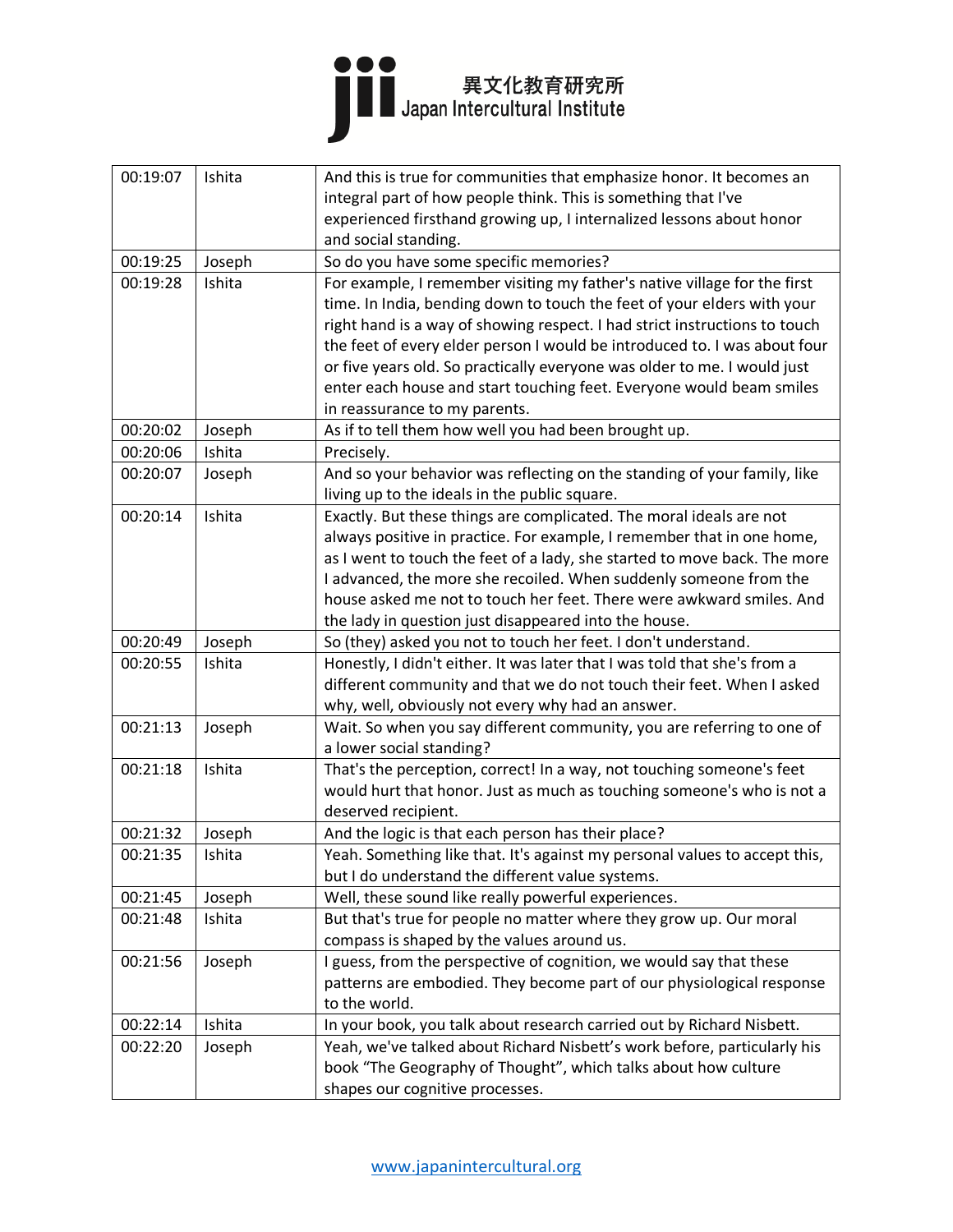

| 00:22:30 | Ishita | And he also did research into what people call the culture of honor in                                                                             |
|----------|--------|----------------------------------------------------------------------------------------------------------------------------------------------------|
|          |        | the Southern United States.                                                                                                                        |
| 00:22:37 | Joseph | Yeah, it was really interesting. He did experiments that showed how a                                                                              |
|          |        | culture of honor is evidenced in cognition, emotion, behavior, and                                                                                 |
|          |        | physiological reactions of white males from the Southern US. This is a bit                                                                         |
|          |        | heavy but let me just quote an abstract from one of his academic                                                                                   |
|          |        | papers. "Participants were university of Michigan students who grew up                                                                             |
|          |        | in the North or South. In three experiments, they were insulted by a                                                                               |
|          |        | Confederate who bumped into the participant and called him an                                                                                      |
|          |        | "asshole". Compared with Northerners, who were relatively unaffected                                                                               |
|          |        | by the insult, Southerners were a. more likely to think their masculine                                                                            |
|          |        | reputation was threatened; b. more upset as shown by a rise in cortisol                                                                            |
|          |        | levels; c. more physiologically primed for aggression as shown by a rise                                                                           |
|          |        | in testosterone levels; d. more cognitively primed for aggression; and e.                                                                          |
|          |        | more likely to engage in aggressive and dominant behavior. Findings                                                                                |
|          |        | highlight the "insult-aggression cycle" in cultures of honor, in which                                                                             |
|          |        | insults diminish a man's reputation, and he tries to restore his status by                                                                         |
|          |        | aggressive or violent behavior."                                                                                                                   |
| 00:24:10 | Ishita | I find this fascinating. Reacting to an insult provoked actual physiological                                                                       |
|          |        | responses that were different for men from the South. Culture is not just                                                                          |
|          |        | a set of customs, it's embodied. They were reacting in the way that                                                                                |
|          |        | probably felt totally natural and justified to them.                                                                                               |
| 00:24:32 | Joseph | I was really interested in the historical reasons for this culture of honor                                                                        |
|          |        | in the Southern US. Immigrants to the South came disproportionately                                                                                |
|          |        | from places, in particular Scotland, that were traditionally herding                                                                               |
| 00:24:48 | Ishita | cultures.                                                                                                                                          |
|          |        | And anthropologists have found that herding cultures tend to emphasize<br>honor and public reputation. The explanation they give is that livestock |
|          |        | is both valuable and vulnerable to theft, in a way that agricultural                                                                               |
|          |        | products are not. And this means that having a fearsome reputation is                                                                              |
|          |        | important for safeguarding your wealth. This is something that holds                                                                               |
|          |        | true in herding cultures across the world.                                                                                                         |
| 00:25:18 | Joseph | And that's amazing. Generations after Scottish settlers come to the                                                                                |
|          |        | United States, their descendants are still reacting to insults, to honor in a                                                                      |
|          |        | way that is different from Northerners.                                                                                                            |
| 00:25:32 | Ishita | This idea, that honor relates to one's social standing, is found in research                                                                       |
|          |        | carried out in India as well. In a study by Carla Hoff and colleagues in 10                                                                        |
|          |        | villages in Uttar Pradesh, it was found that those from high castes are                                                                            |
|          |        | more likely to indulge in honor related violence. Most probably because                                                                            |
|          |        | they perceive the violence as a means to maintain the social image they                                                                            |
|          |        | feel compelled to live up to.                                                                                                                      |
| 00:26:02 | Joseph | Well, and there may be a kind of parallel phenomenon in my country.                                                                                |
|          |        | There have been examples of extremism on the right, which can even                                                                                 |
|          |        | turn into a mob mentality, but people may simply feel that they're                                                                                 |
|          |        | defending their values or defending their way of life.                                                                                             |